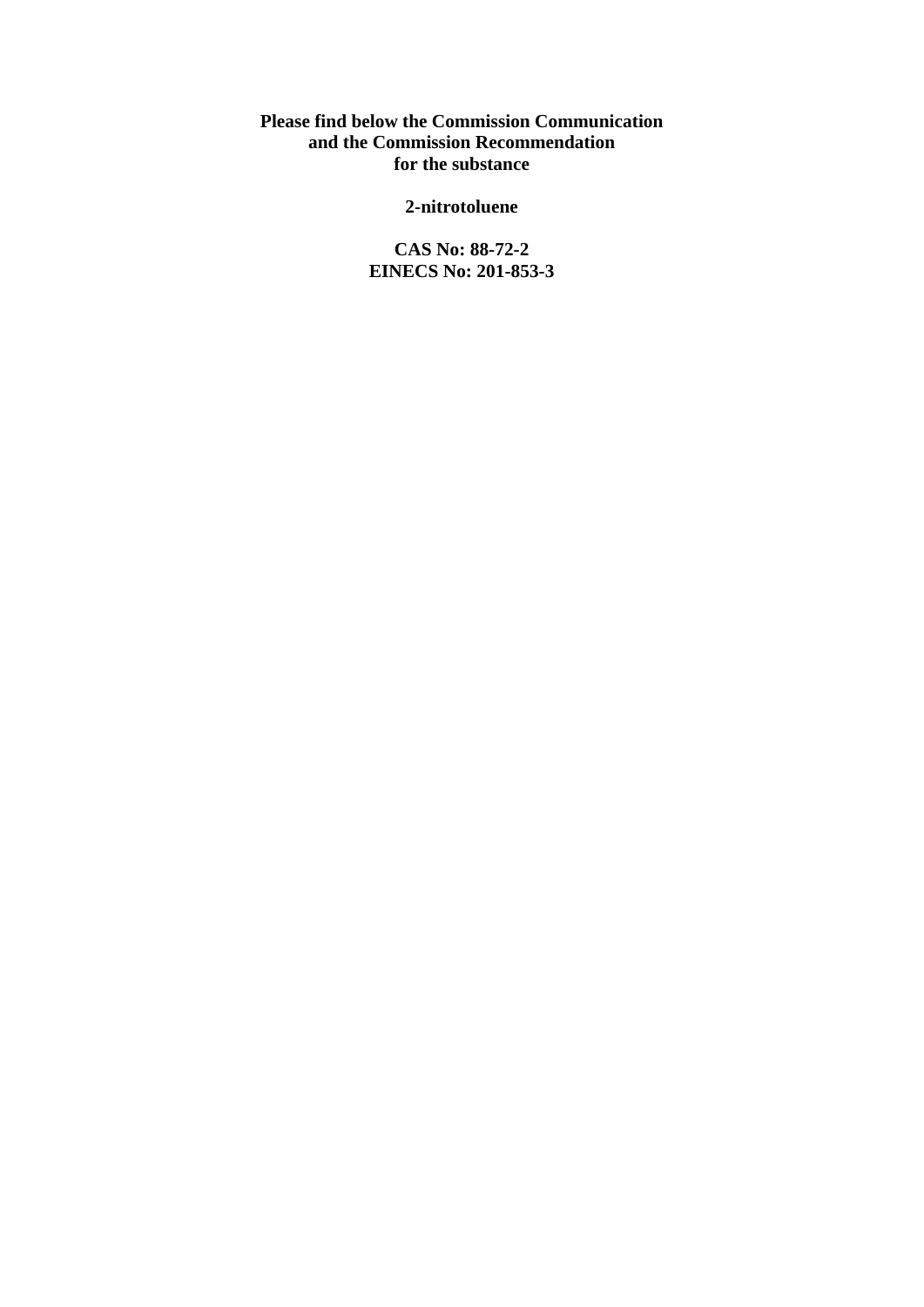# **Communication from the Commission on the results of the risk evaluation and the risk reduction strategies for the substances: 2-nitrotoluene and 2,4-dinitrotoluene**

#### **(Text with EEA relevance)**

(2008/C 134/02)

Council Regulation (EEC) No 793/93 of 23 March 1993 on the evaluation and control of the risks of existing substances (1 ) involves the data reporting, priority setting, risk evaluation and, where necessary, development of strategies for limiting the risks of existing substances.

In the framework of Regulation (EEC) No 793/93 the following substances have been identified as priority substances for evaluation in accordance with Commission Regulation (EC) No 2364/2000 concerning the fourth list (2 ) of priority substances as foreseen under Regulation (EEC) No 793/93:

— 2-nitrotoluene,

— 2,4-dinitrotoluene.

The rapporteur Member State designated pursuant to those Regulations has completed the risk evaluation activities with regard to man and the environment for those substances in accordance with Commission Regulation (EC) No 1488/94 of 28 June 1994 laying down the principles for the assessment of risks to man and the environment of existing substances (3) and have suggested a strategy for limiting the risks in accordance with Regulation (EEC) No 793/93.

The Scientific Committee on Health and Environmental Risks (SCHER) has been consulted and has issued an opinion with respect to the risk evaluations carried out by the rapporteur. These opinions can be found on the website of the Scientific Committee.

Article 11(2) of Regulation (EEC) No 793/93 stipulates that the results of the risk evaluation and the recommended strategy for limiting the risks shall be adopted at Community level and published by the Commission. This Communication, together with the corresponding Commission Recommendation 2008/405/EC (<sup>4</sup>), provides the results of risk evaluations (<sup>5</sup>) and strategies for limiting the risks for the above mentioned substances.

The results of the risk evaluation and strategies for limiting the risks provided for in this communication are in accordance with the opinion of the Committee set up pursuant to Article 15(1) of Regulation (EEC) No 793/93.

http://ecb.jrc.it/existing-substances/

<sup>(</sup> 1 ) OJ L 84, 5.4.1993, p. 1.

 $($ <sup>2</sup> ) OJ L 273, 26.10.2000, p. 1.

<sup>(</sup> 3 ) OJ L 161, 29.6.1994, p. 3. ( 4 ) OJ L 141, 31.5.2008.

<sup>(</sup> 5 ) The comprehensive Risk Assessment Report, as well as a summary thereof, can be found on the Internet site of the European Chemicals Bureau: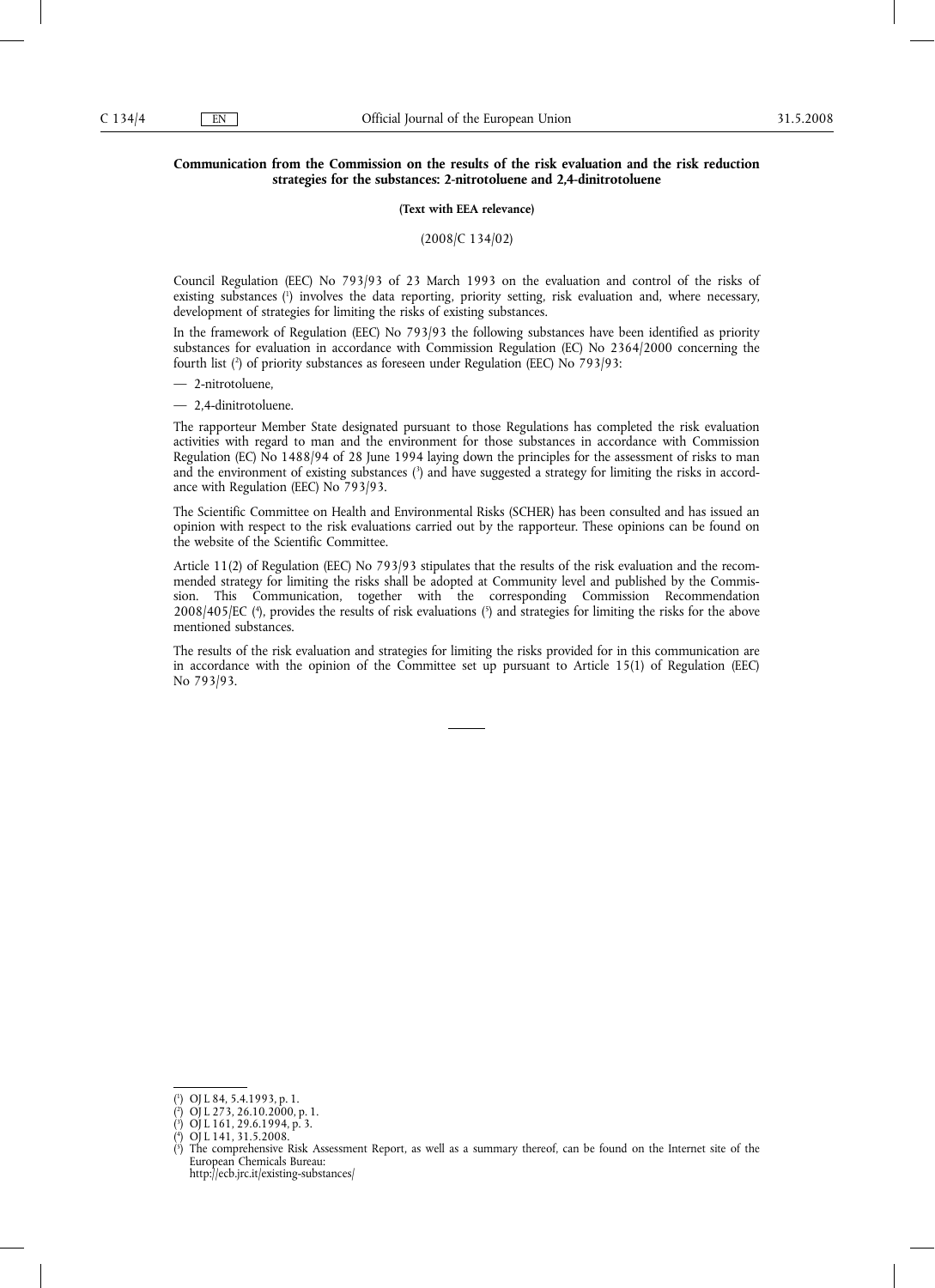# *ANNEX*

# **PART 1**



The risk assessment (2) is based on current practices related to the life-cycle of the substance produced in or imported into the European Community as described in the risk assessment forwarded to the Commission by the Member State Rapporteur.

The risk assessment has, based on the available information, determined that in the European Community the substance 2-nitrotoluene is used in the synthesis of intermediates for the manufacture of agricultural and rubber chemicals, explosives, heat sensitive colorants, azo and sulphur dyes, and in the organic synthesis of a wide variety of compounds including petrochemicals, pesticides and pharmaceuticals. The 2-nitrotoluene is mainly synthesised by the nitration of toluene and once manufactured is largely used on-site for production of o-toluidine or 2,4-dinitrotoluene.

This substance has not been tested for sensitisation and consequently the risk assessment does not evaluate the risks to any population of sensitisation. This test has not been required, as the substance has been identified as a non-threshold carcinogen, which will require control measures that would not be influenced by further information on whether the substance is a sensitiser or not.

#### **RISK ASSESSMENT**

# A. **Human Health**

The conclusion of the assessment of the risks to

#### **WORKERS**

is that there is a need for specific measures to limit the risks during production and further processing. This conclusion is reached because:

- concerns for mutagenicity and carcinogenicity as a consequence of inhalation and dermal exposure,
- concerns for repeated dose toxicity and toxicity for reproduction (fertility and development) as a consequence of dermal exposure.

<sup>(</sup> 1 ) This chemical substance is included in the Annex I of Directive 67/548/EEC. The classification of the substance is established by Commission Directive 2004/73/EC of 29 April 2004 adapting to technical progress for the 29th time Council Directive 67/548/EEC on the approximation of the laws, regulations and administrative provisions relating to the classification, packaging and labelling of dangerous substances (OJ L 152, 30.4.2004, p. 1, amended by OJ L 216, 16.6.2004, p. 3).

 $(2)$ ) The comprehensive Risk Assessment Report, as well as a summary thereof, can be found on the Internet site of the European Chemicals Bureau:

http://ecb.jrc.it/existing-substances/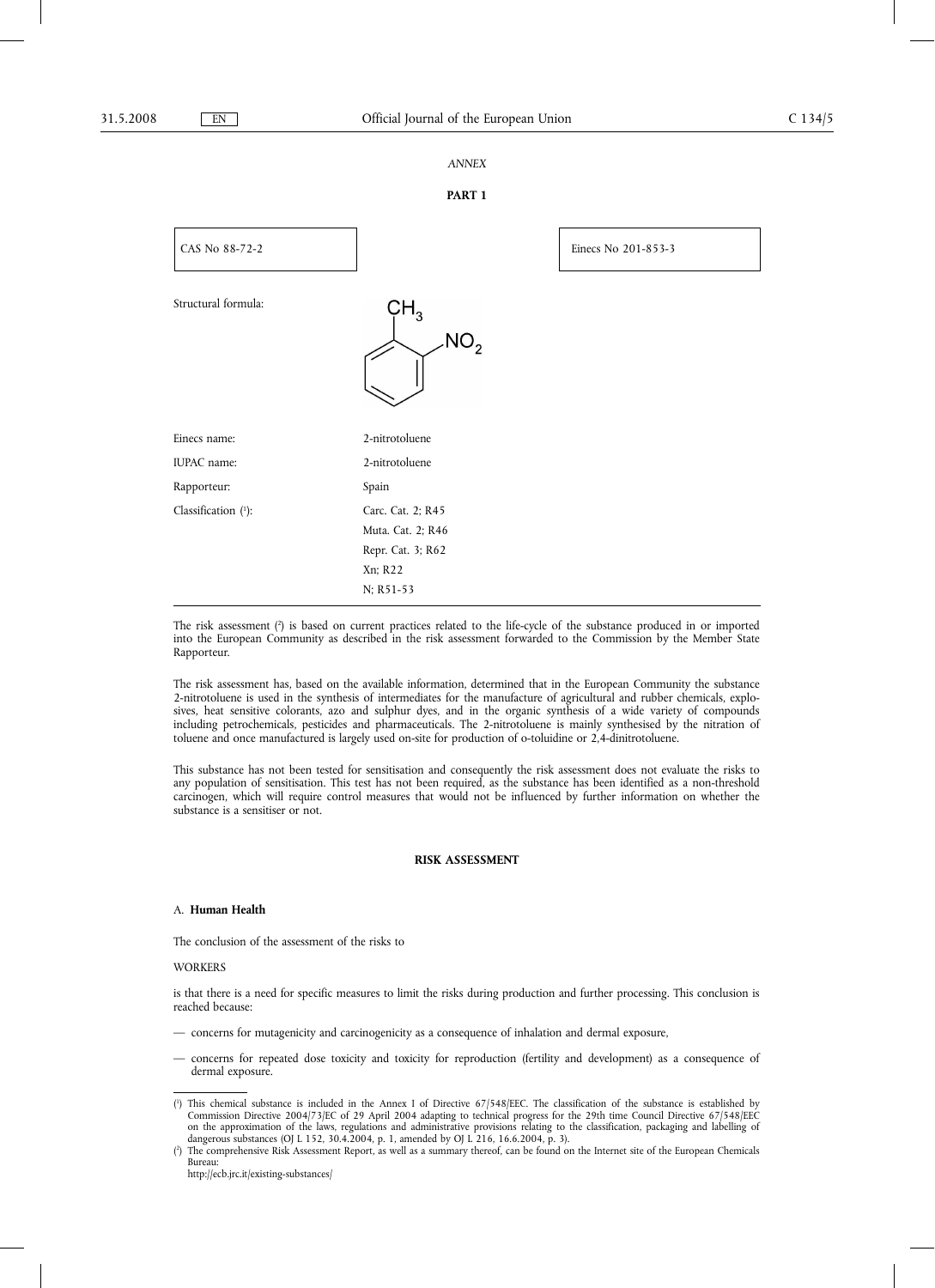The conclusion of the assessment of the risks to

#### **CONSUMERS**

is that there is at present no need for further information and/or testing or for risk reduction measures beyond those which are being applied. This conclusion is reached because:

— exposure of consumers is not assumed to exist.

The conclusion of the assessment of the risks to

HUMANS EXPOSED VIA THE ENVIRONMENT

is that there is a need for specific measures to limit the risks. This conclusion is reached because of:

— concerns for carcinogenicity as a consequence of inhalation and oral exposure arising from a local site, and for mutagenicity as a consequence of inhalation and oral exposure arising from all local sites as well as from regional exposure resulting from production and further processing of the substance.

The conclusion of the assessment of the risks to

HUMAN HEALTH (physico-chemical properties)

is that there is at present no need for further information and/or testing or for risk reduction measures beyond those which are being applied. This conclusion is reached because:

— the risk assessment shows that risks are not expected. Risk reduction measures already being applied are considered sufficient.

#### B. **Environment**

The conclusion of the assessment of the risks to the

ATMOSPHERE, AQUATIC ECOSYSTEM (including STP and sediment) and TERRESTRIAL ECOSYSTEM

is that there is at present no need for further information and/or testing and for risk reduction measures beyond those which are being applied. This conclusion is reached because:

— the risk assessment shows that risks related to the environmental spheres mentioned above are not expected. Risk reduction measures already being applied are considered sufficient.

The conclusion of the assessment of the risks to

MICRO-ORGANISMS IN THE SEWAGE TREATMENT PLANT

is that there is at present no need for further information and/or testing and for risk reduction measures beyond those which are being applied. This conclusion is reached because:

— the risk assessment shows that risks related to the environmental spheres mentioned above are not expected. Risk reduction measures already being applied are considered sufficient.

# **STRATEGY FOR LIMITING RISKS**

for WORKERS

The legislation for workers' protection currently in force at Community level is generally considered to give an adequate framework to limit the risks of the substance to the extent needed and shall apply.

## for HUMANS EXPOSED VIA THE ENVIRONMENT

The existing legislative measures for the protection of humans exposed via the environment, in particular the provisions under Council Directive 2008/1/EC (<sup>1</sup>), are considered sufficient to address identified risk to the general public.

<sup>(</sup> 1 ) OJ L 24, 29.1.2008, p. 8.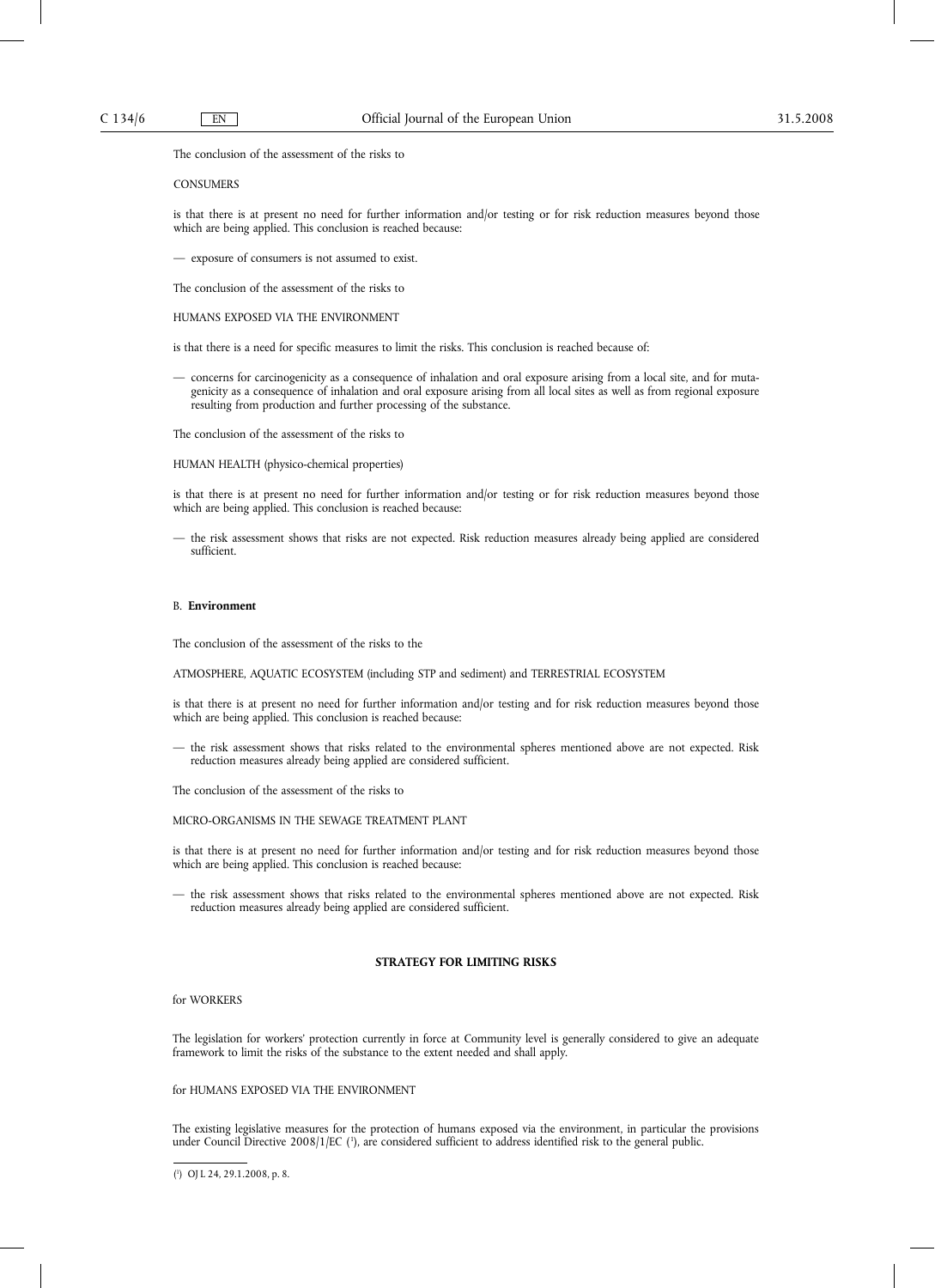#### **PART 2**



The risk assessment (?) is based on current practices related to the life-cycle of the substance produced in or imported into the European Community as described in the risk assessment forwarded to the Commission by the Member State Rapporteur.

The risk assessment has, based on the available information, determined that in the European Community the substance 2,4-dinitrotoluene is used as a chemical intermediate in the production of toluene-2,4-diisocyanate (TDI), from toluene-2,4-diamine (TDA). This application uses about 99 % of the 2,4-dinitrotoluene production.

# **RISK ASSESSMENT**

#### A. **Human health**

The conclusion of the assessment of the risks to

#### WORKERS

is that there is a need for specific measures to limit the risks. This conclusion is reached because of:

- concerns for mutagenicity and carcinogenicity as a consequence of inhalation and dermal exposure arising from all worker scenarios,
- concerns for repeated dose toxicity and toxicity for reproduction (fertility) as a consequence of dermal exposure arising from manufacture and use of explosives,
- concerns for repeated dose toxicity and toxicity for reproduction (fertility) as a consequence of inhalation arising from manufacture of explosives.

http://ecb.jrc.it/existing-substances/

<sup>(</sup> 1 ) The classification of the substance is established by Commission Directive 2004/73/EC of 29 April 2004 adapting to technical progress for the 29th time Council Directive 67/548/EEC on the approximation of the laws, regulations and administrative provisions relating to the classification, packaging and labelling of dangerous substances (OJ L 152, 30.4.2004, p. 1 corrected by OJ L 216, 16.6.2004, p. 3).

 $(2)$ ) The comprehensive Risk Assessment Report, as well as a summary thereof, can be found on the Internet site of the European Chemicals Bureau: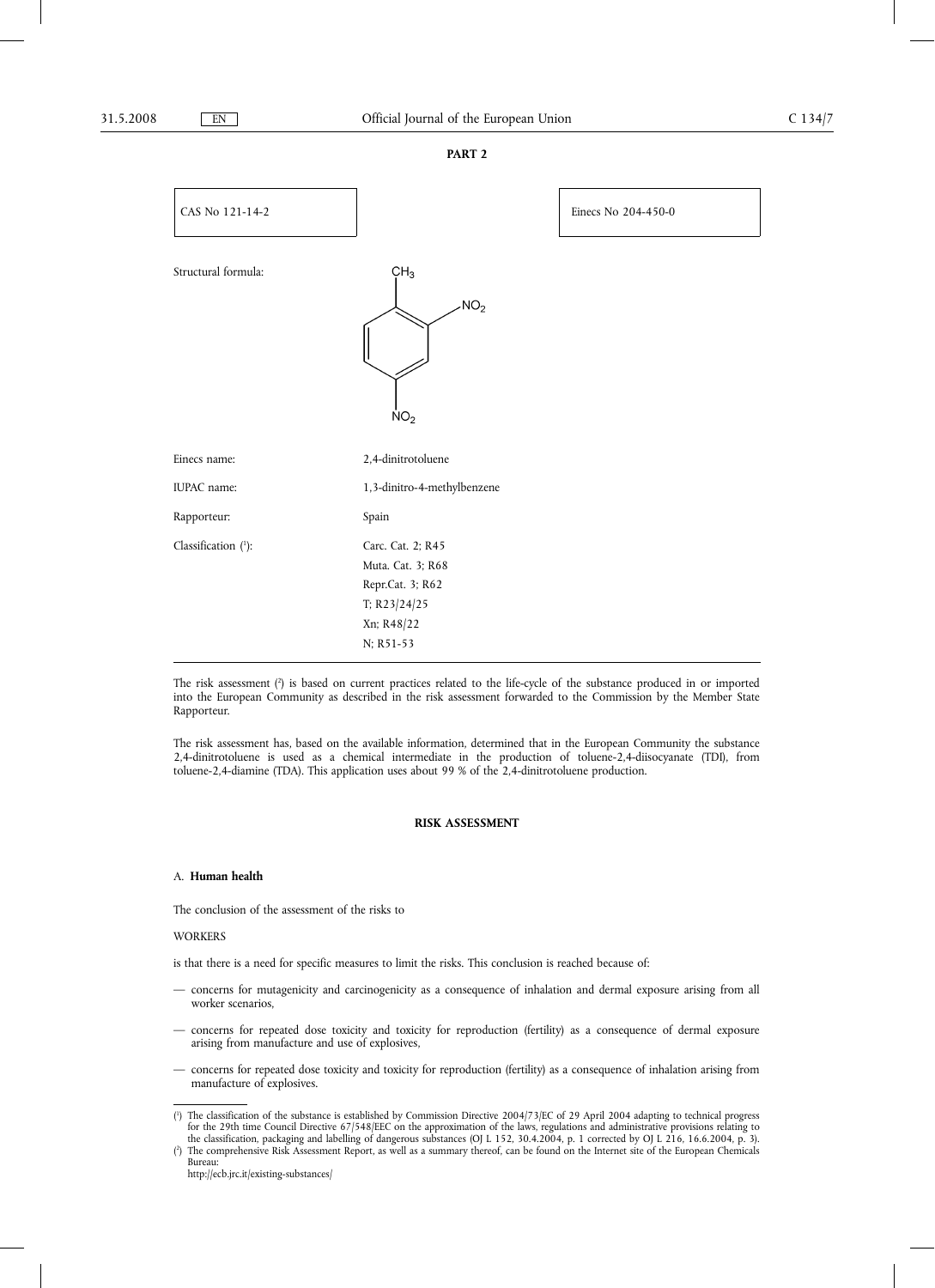The conclusion of the assessment of the risks to

#### **CONSUMERS**

is that there is at present no need for further information and/or testing or for risk reduction measures beyond those which are being applied. This conclusion is reached because:

— exposure of consumers is not assumed to exist.

The conclusion of the assessment of the risks to

HUMANS EXPOSED VIA THE ENVIRONMENT

is that there is a need for specific measures to limit the risks. This conclusion is reached because of:

— concerns for mutagenicity and carcinogenicity as a consequence of inhalation and oral exposure arising from one local scenario.

Risks can not be excluded for all other exposure scenarios, as the substance is identified as a non-threshold carcinogen. The adequacy of existing controls and the feasibility and practicability of further specific measures should be considered. However, the risk assessment indicates that risks are already low. This should be taken into account when considering the adequacy of existing controls and the feasibility and practicability of further specific risk reduction measures.

The conclusion of the assessment of the risks to

HUMAN HEALTH (physico-chemical properties)

is that there is at present no need for further information and/or testing or for risk reduction measures beyond those which are being applied. This conclusion is reached because:

— the risk assessment shows that risks are not expected. Risk reduction measures already being applied are considered sufficient.

#### B. **Environment**

The conclusion of the assessment of the risks to the

ATMOSPHERE and TERRESTRIAL ECOSYSTEM

is that there is at present no need for further information and/or testing and for risk reduction measures beyond those which are being applied. This conclusion is reached because:

— the risk assessment shows that risks related to the environmental spheres mentioned above are not expected. Risk reduction measures already being applied are considered sufficient.

The conclusion of the assessment of the risks to the

AQUATIC ECOSYSTEM (including sediment)

is that there is a need for limiting the risks; risk reduction measures which are already being applied shall be taken into account.

The risk assessment shows that there is a need for risk reduction measures for the aquatic compartment and for sediment-dwelling organisms on one local site. It is expected that any risk reduction measure for surface water would also reduce the risks for sediments.

The conclusion of the assessment of the risks to

MICRO-ORGANISMS IN THE SEWAGE TREATMENT PLANT

is that there is at present no need for further information and/or testing or for risk reduction measures beyond those which are being applied. This conclusion is reached because:

— the risk assessment shows that risks are not expected. Risk reduction measures already being applied are considered sufficient.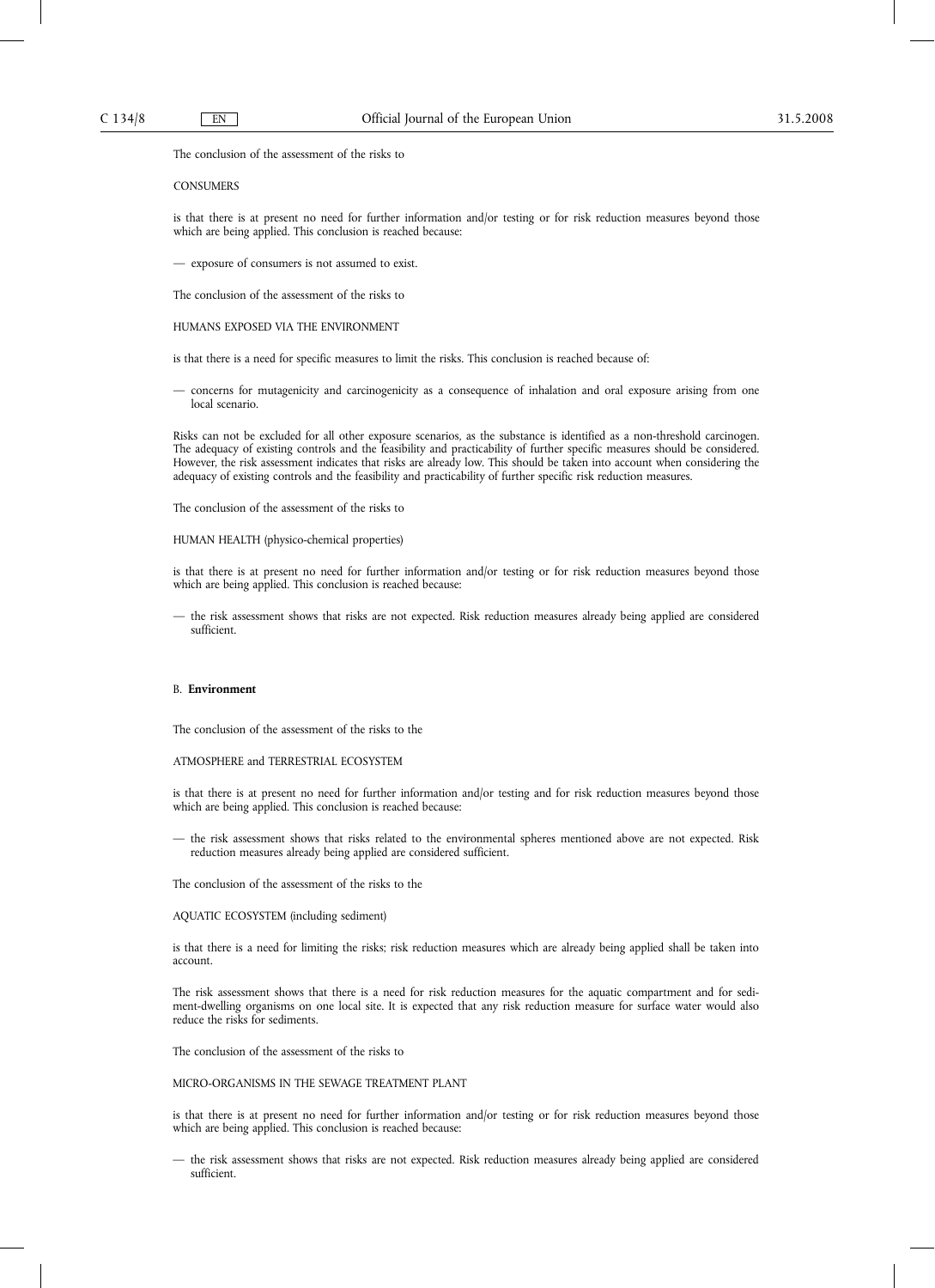## **STRATEGY FOR LIMITING RISKS**

for WORKERS

The legislation for workers' protection currently in force at Community level is generally considered to give an adequate framework to limit the risks of the substance to the extent needed and shall apply.

for HUMANS EXPOSED VIA THE ENVIRONMENT

The existing legislative measures for the protection of humans exposed via the environment, in particular the provisions under Directive 2008/1/EC, are considered sufficient to address identified risks to the general public.

for ENVIRONMENT

To facilitate permitting and monitoring under Directive 2008/1/EC (Integrated Pollution Prevention and Control) 2,4-DNT should be included in the ongoing work to develop guidance on 'Best Available Techniques' (BAT).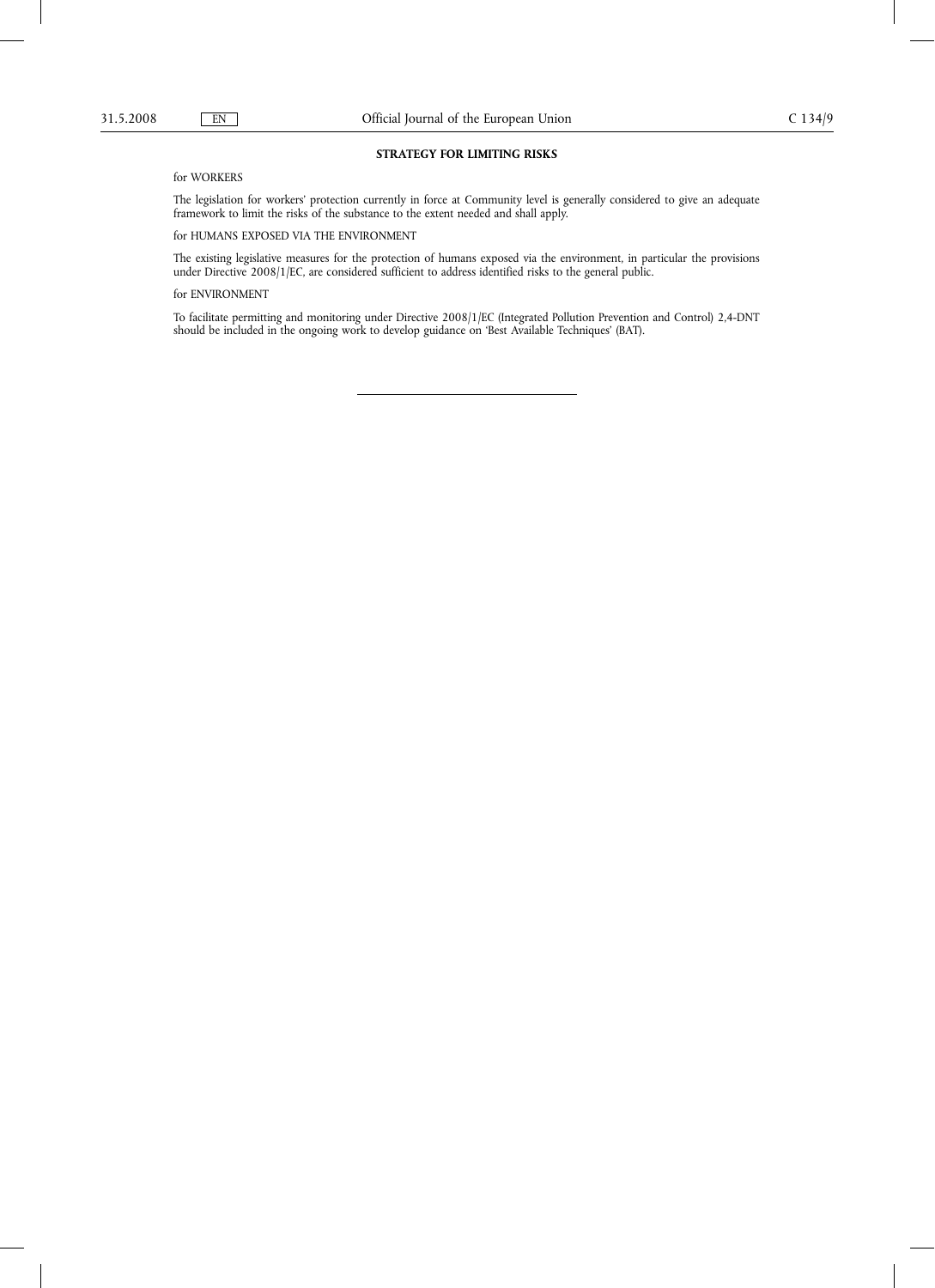# RECOMMENDATIONS

# **COMMISSION**

# **COMMISSION RECOMMENDATION**

# **of 28 May 2008**

# **on risk reduction measures for the substances 2-nitrotoluene and 2,4-dinitrotoluene**

*(notified under document number C(2008) 2233)*

**(Text with EEA relevance)**

(2008/405/EC)

THE COMMISSION OF THE EUROPEAN COMMUNITIES,

Having regard to the Treaty establishing the European Community,

Having regard to Council Regulation (EEC) No 793/93 of 23 March 1993 on the evaluation and control of the risks of existing substances (1) and in particular Article 11(2) thereof,

## Whereas:

(1) In the framework of Regulation (EEC) No 793/93 the following substances have been identified as priority substances for evaluation in accordance with Commission Regulation (EC) No 2364/2000 of 25 October 2000 concerning the fourth list of priority substances as foreseen under Council Regulation (EEC) No 793/93 (2):

— 2-nitrotoluene,

— 2,4-dinitrotoluene.

(2) The rapporteur Member State designated pursuant to those Regulations has completed the risk evaluation activities with regard to man and the environment for those substances in accordance with Commission Regulation (EC) No 1488/94 of 28 June 1994 laying down the principles for the assessment of risks to man and the environment of existing substances in accordance with Council Regulation (EEC) No 793/93 (3) and has suggested a strategy for limiting the risks.

- (3) The Scientific Committee on Health and Environmental Risks (SCHER) has been consulted and has issued opinions with respect to the risk evaluations carried out by the rapporteur. The opinions have been published on the website of the Scientific Committee.
- (4) The results of the risk evaluation and further results of the strategies for limiting the risks are set out in the corresponding Commission Communication (4).
- (5) It is appropriate, on the basis of that evaluation, to recommend certain risk reduction measures for certain substances. For the substances which are not specifically listed, there are no recommendations for the addressees of this Recommendation.
- (6) The risk reduction measures recommended for workers should be considered within the framework of the legislation for workers protection, which is considered to provide an adequate framework to limit the risks of the relevant substances to the extent needed.
- (7) The risk reduction measures provided for in this recommendation are in accordance with the opinion of the Committee set up pursuant to Article  $15(1)$  of Regulation (EEC) No 793/93,

<sup>(</sup> 1) OJ L 84, 5.4.1993, p. 1. Regulation as amended by Regulation (EC) No 1882/2003 of the European Parlament and of the Council (OJ L 284, 31.10.2003, p. 1).

<sup>(</sup> 2) OJ L 273, 26.10.2000, p. 5.

<sup>(</sup> 3) OJ L 161, 29.6.1994, p. 3.

<sup>(</sup> 4) OJ C 134, 31.5.2008, p. 4.